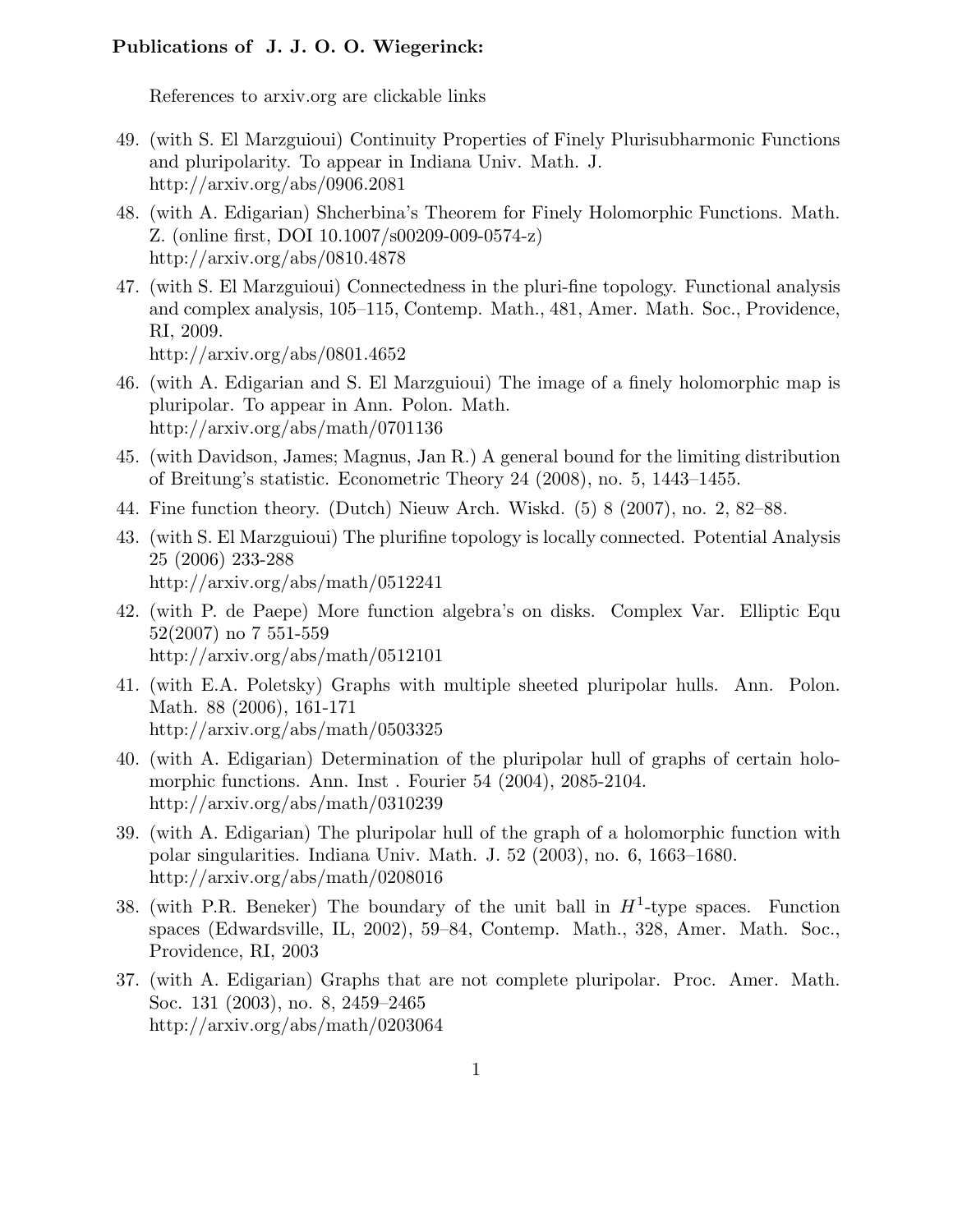- 36. (with P.R. Beneker) Strongly exposed points in the ball of the Bergman space. Integral equations and operator theory 52 (2005) 45-60. http://arxiv.org/abs/math/0208234
- 35. (with O. Lemmers) A solution to Gleason's problem on certain Reinhardt domains in  $\mathbf{C}^2$ . (In preparation)
- 34. (with O. Lemmers) Solving the Gleason problem on linearly convex domains. Math. Z. 240 (2002), no. 4, 823–834. http://arxiv.org/abs/math/0106235
- 33. (with M. Carlehed) Le cône des fonctions plurisousharmoniques négatives et une conjecture de Coman. Ann. Polon. Math. 80 (2003), 93–108. http://arxiv.org/abs/math/0203156
- 32. Pluripolar Sets: Hulls and Completeness. In: G. Raby et F. Symesak (ed), Actes de rencontres d'analyse complexe, Atlantique, (2000), p. 209–219.
- 31. (with O. Lemmers) The Gleason property for  $C^2$ -Reinhardt domains in  $\mathbb{C}^2$ . Ann. Scuola Norm. Sup. Pisa 30 (2001) 405-414
- 30. Graphs of holomorphic functions with isolated singularities are complete pluripolar. Mich. Math. J. 47 (2000) 191-197.
- 29. (with M. Carlehed) The Lempert function and the pluricomplex Green function are not equal in the bidisc. (Beta preprint 24 (1999))
- $28.$  (with M. Carlehed) Exemples de points extrémaux dans le cône des fonctions plurisousharmoniques négatives" (Prépublication no 176 du Laboratoire Emile Picard, Univ. Paul Sabatier, Toulouse III) 1999
- 27. The pluripolar hull of  $\{w = e^{-1/z}\}\$ , Arkiv för Mat. 38 (2000) 201-208.
- 26. (with P. Beneker) Strongly exposed points in uniform algebras Proc. AMS. 127 (1999) 1567-1570.
- 25. (with P. Beneker) Exposedness in Hardy spaces of domains of finite connectivity. Indag. Math. 11 (2000) 487-497.
- 24. (with A. Heinis) Extremal representing measures for the disk algebra Ann. Pol. Mat. 73 (2000) 105-118.
- 23. Local Polynomially Convex Hulls at Degenerated CR singularities of Surfaces in  $\mathbb{C}^2$ . Indiana Univ. Math. J. 44 (1995) 897-915.
- 22. Local polynomially convex hulls at exceptionally exceptional points of surfaces in  $\mathbb{C}^2$ , Univ. of Amsterdam, Math. Inst. Report 94–17
- 21. (Editor) Complex analysis and related topics (Proceedings of the conference, Amsterdam, 27-29 January 1993), Univ. of Amsterdam, Math. Inst. Report 93–25
- 20. A characterization of strongly exposed points of the unit ball of  $H<sup>1</sup>$ . Indag. Math. N. S. 4 (1993) 509–519.
- 19. Strongly exposed points of the unit ball in  $H^1$ . In: T. Mazur (ed) Classical Analysis, Proc. of the 6th symposium Poland 1991, World Scientific Publ. Singapore etc 1992.